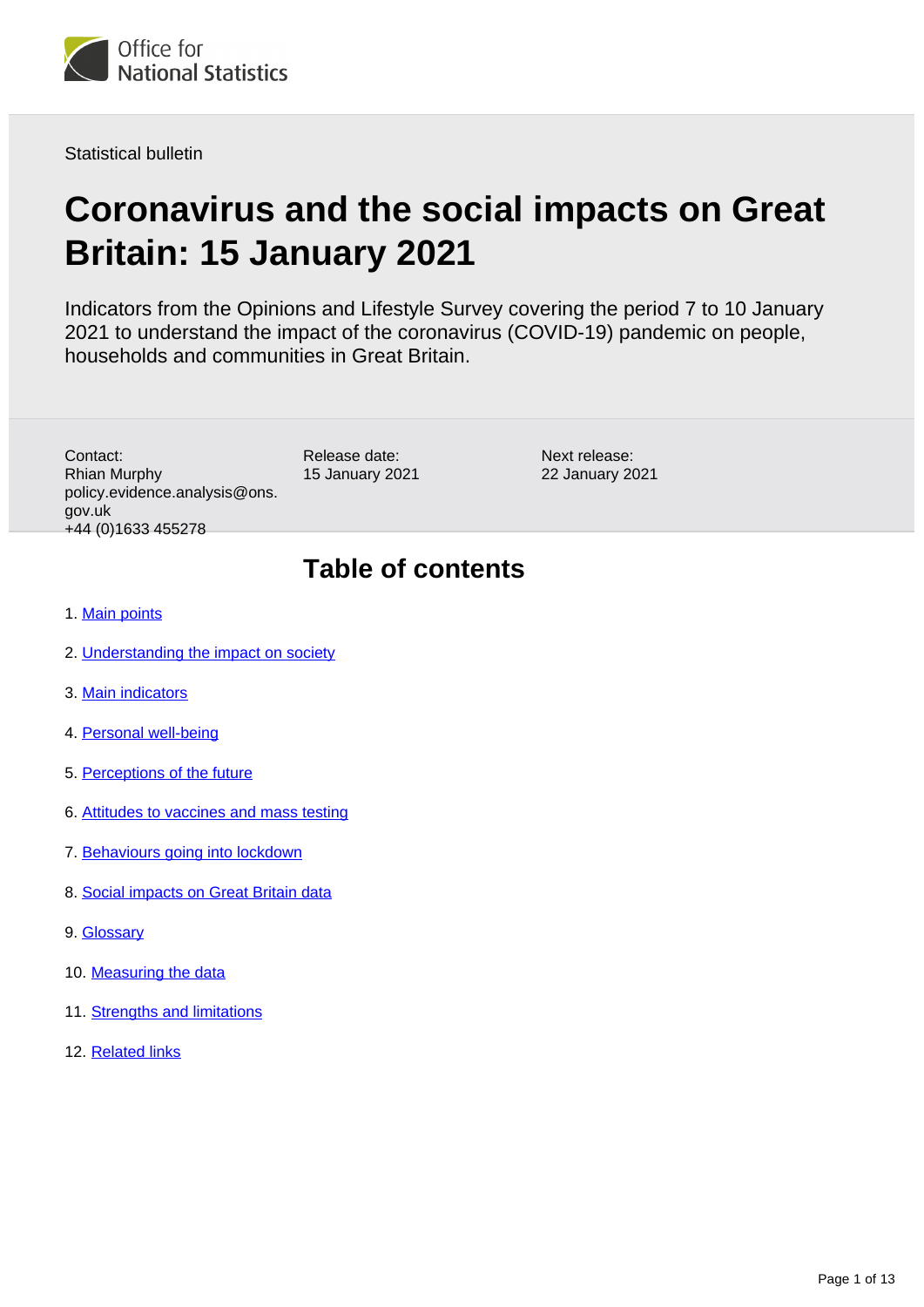# <span id="page-1-0"></span>**1 . Main points**

This week, over the period 7 to 10 January 2021, based on adults in Great Britain:

- Compliance with most measures to stop the spread of the coronavirus (COVID-19) remained high, with 90% reporting always or often handwashing after returning home, 96% using a face covering, and 93% avoiding physical contact when outside their home.
- Personal well-being scores fell this week, with lower levels of happiness (6.5), satisfaction (6.4) and worthwhile (7.0), and levels of anxiety (4.6) were the highest since April 2020.
- Nearly a quarter (24%) of adults felt that life will return to normal in six months or less, compared with 25% over the Christmas and New Year period.
- This week, a similar percentage of adults reported that they were likely or highly likely to have a vaccine if offered, with 86% of adults reporting so compared with 85% over the Christmas and New Year period 22 December 2020 to 3 January 2021.

We also looked at how the experiences of adults during the latest national lockdown differ from those in the previous period covering Christmas and New Year (22 December to 3 January) and the run up to Christmas (16 to 20 December). We found that:

- This week, nearly 9 in 10 (88%) adults strongly supported or tended to support the current lockdown measures where they live; an increase from the 78% reported over Christmas and New Year and from the 75% reported in the run up to Christmas.
- This week, 9 in 10 (90%) adults said they had left their home for any reason in the past seven days, lower than what was reported over Christmas and New Year (93%) and in the run up to Christmas (95%).
- Over 6 in 10 (62%) adults stayed at home or only left for a limited set of reasons this week, the highest percentage seen since May 2020; up from 41% over Christmas and New Year and up from 32% in the run up to Christmas.
- Meeting up in a public place was 11 percentage points lower this week (6%) than over Christmas and New Year (17%) and 13 percentage points lower than in the run up before Christmas (19%).
- Meeting up in a personal place was 10 percentage points lower this week (4%) than over Christmas and New Year (14%) and 3 percentage points lower than in the run up to Christmas (7%).

### **Statistician's comment**

"This week, more people are telling us that they are staying at home compared with previous weeks, and fewer of us are meeting up with family and friends outside home. We are still seeing a high level of compliance with measures such as wearing face coverings and social distancing. However, we are also seeing a rise in those saying they are experiencing anxiety, which is back at levels last seen in April 2020."

Tim Vizard, Principal Research Officer, Office for National Statistics.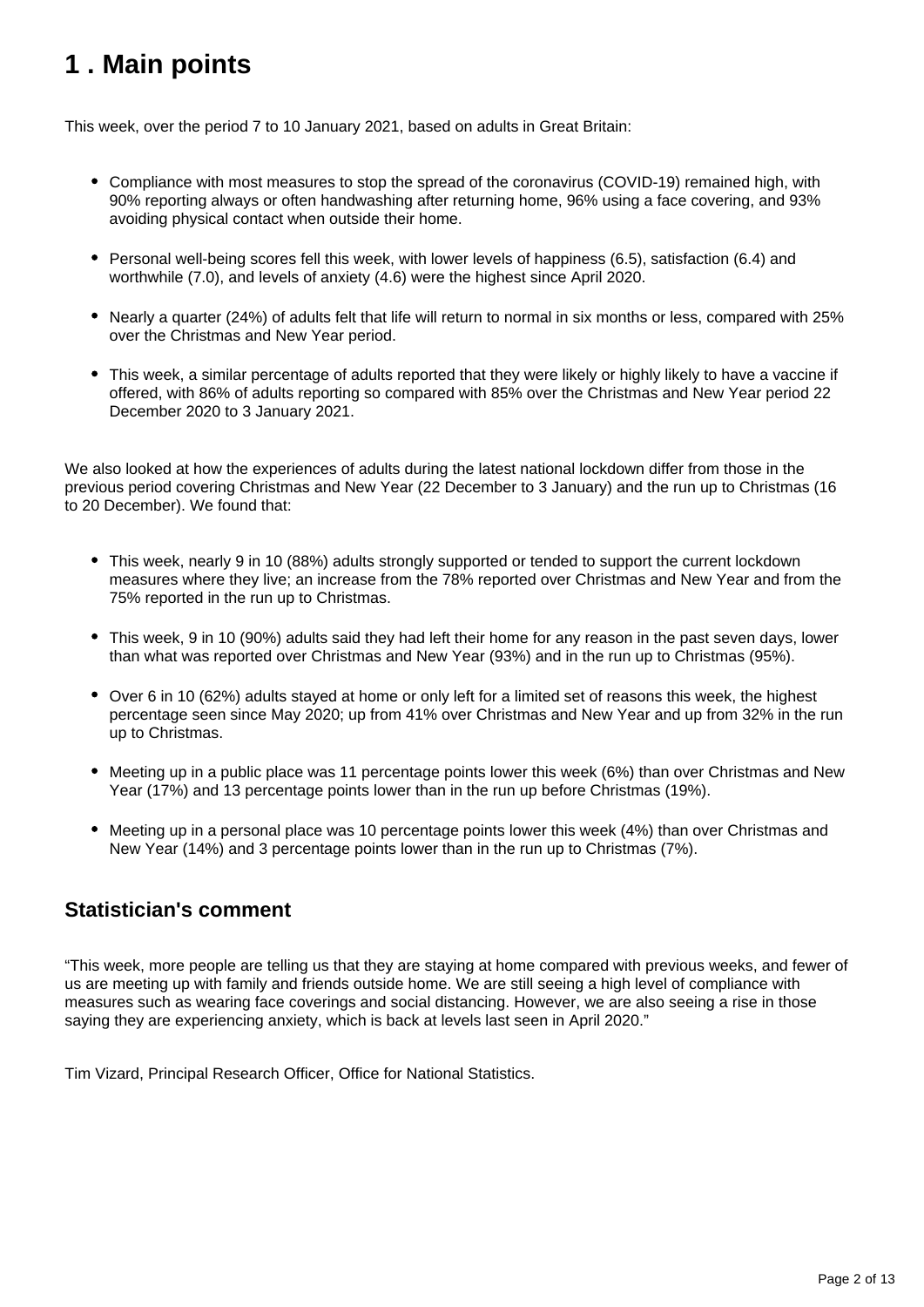# <span id="page-2-0"></span>**2 . Understanding the impact on society**

This bulletin contains data and indicators from a module being undertaken through the Office for National Statistics' (ONS') Opinions and Lifestyle Survey (OPN) to understand the impact of the coronavirus (COVID-19) pandemic on British society.

This week, we focus on the social impacts during the national lockdown in England announced on 4 January 2021. We compare this with social impacts over Christmas and New Year over the period 22 December 2020 to 3 January 2021 and in the run up to Christmas over the period 16 to 20 December 2020. We also comment on the use of local COVID alert levels (tiers) in England. More information on the previous tier structure can be found in the [Glossary](https://www.ons.gov.uk/peoplepopulationandcommunity/healthandsocialcare/healthandwellbeing/bulletins/coronavirusandthesocialimpactsongreatbritain/15january2021#glossary) section.

The bulletin presents a summary of the results, breakdowns by age, sex, region, country and tier, including [confidence intervals](https://www.ons.gov.uk/methodology/methodologytopicsandstatisticalconcepts/uncertaintyandhowwemeasureit#confidence-interval) for the estimates, are contained in the [associated dataset.](https://www.ons.gov.uk/peoplepopulationandcommunity/healthandsocialcare/healthandwellbeing/bulletins/coronavirusandthesocialimpactsongreatbritain/15january2021/relateddata) Where changes in results from previous weeks are presented in this bulletin, associated confidence intervals should be used to assess the [statistical significance](https://www.ons.gov.uk/methodology/methodologytopicsandstatisticalconcepts/uncertaintyandhowwemeasureit#statistical-significance) of this difference.

The latest statistics in this release are based on a survey of 6,030 adults aged 16 years and above in Great Britain conducted between 7 and 10 January 2021 (inclusive). Results from this period are based on 3,833 responding adults (64% response rate).

Throughout this bulletin, "this week" refers to responses collected during the period 7 to 10 January 2021; "over Christmas and New Year " refers to responses collected during the period 22 December 2020 to 3 January 2021 and "in the run up to Christmas" refers to responses collected during the period 16 to 20 December 2020.

This bulletin is based on responses in the first week that lockdown restrictions were announced in England in January 2021. Responses for the period cover 7 to 10 January 2021. Some responses cover a seven-day period, which will cover a period before the national lockdown in England where restrictions were slightly different in England, Wales and Scotland.

# <span id="page-2-1"></span>**3 . Main indicators**

There are several measures in place to help prevent the spread of the coronavirus (COVID-19), such as handwashing, use of face coverings, avoiding physical contact and self-isolating. These indicators are presented at a Great Britain level in Table 1.

#### **Table 1: Main indicators**

**Great Britain, 22 December 2020 to 10 January 2021**

#### **Notes:**

1. "This week" refers to responses collected during the period 7 January to 10 January 2021 "Week before" refers to responses collected during the period 22 December 2020 to 3 January 2021.

[Data download](https://www.ons.gov.uk/visualisations/dvc1136/table/datadownload.xlsx)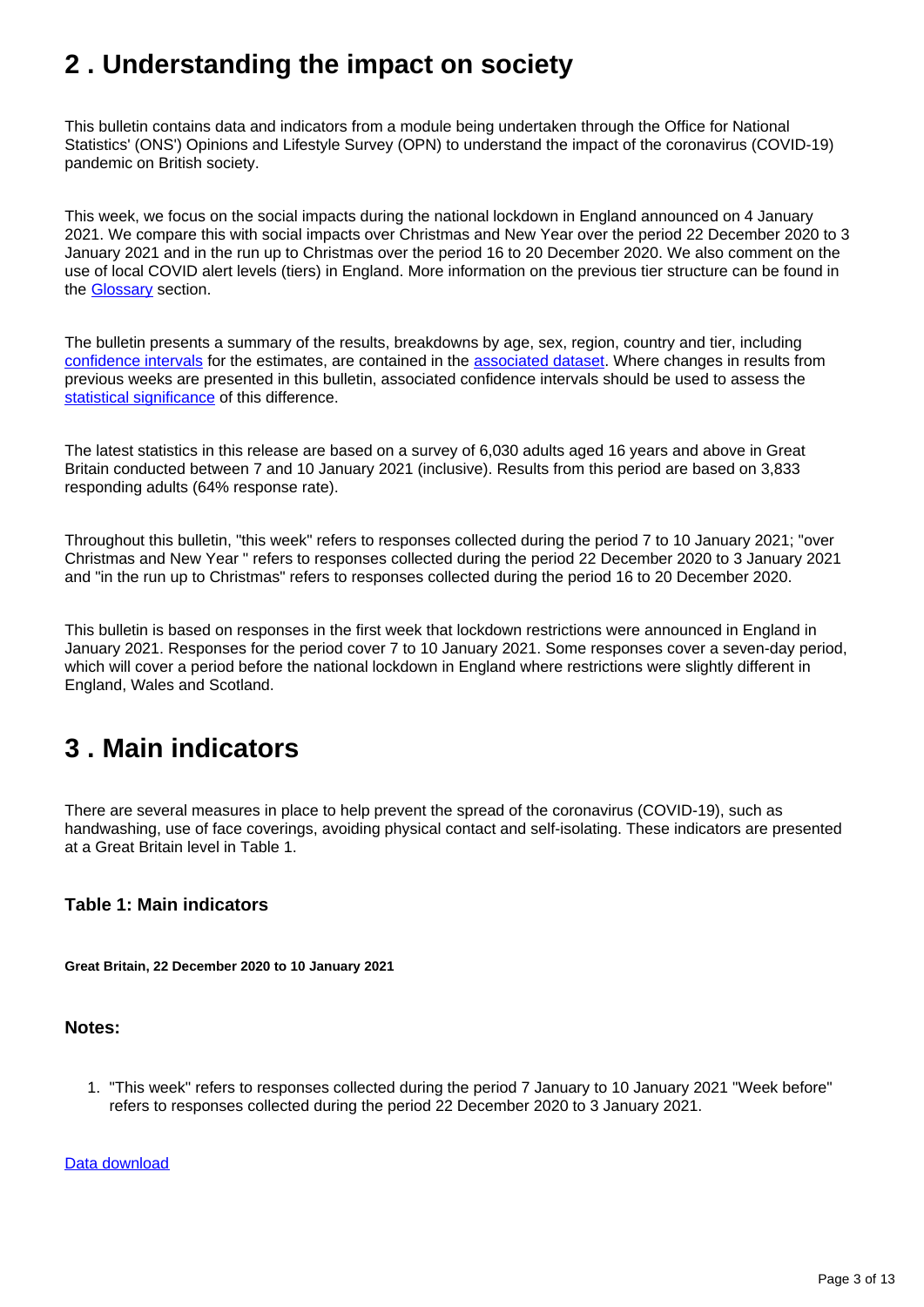Compliance with most measures remained high this week, with 90% (same in the week before) reporting always or often handwashing after returning home and 96% (97% the week before) using a face covering. This week, a slightly higher percentage of adults reported avoiding physical contact when outside their home, 93% (89% the week before) and to always or often maintain social distance when meeting up with people outside their support bubble, 90% (88% the week before).

#### **More about coronavirus**

- Find the latest on [coronavirus \(COVID-19\) in the UK.](https://www.ons.gov.uk/peoplepopulationandcommunity/healthandsocialcare/conditionsanddiseases)
- [Explore the latest coronavirus data](https://www.ons.gov.uk/peoplepopulationandcommunity/healthandsocialcare/conditionsanddiseases/articles/coronaviruscovid19/latestinsights) from the ONS and other sources.
- All ONS analysis, summarised in our [coronavirus roundup.](https://www.ons.gov.uk/peoplepopulationandcommunity/healthandsocialcare/conditionsanddiseases/articles/coronaviruscovid19roundup/latest)
- View [all coronavirus data](https://www.ons.gov.uk/peoplepopulationandcommunity/healthandsocialcare/conditionsanddiseases/datalist).
- Find out how we are [working safely in our studies and surveys.](https://www.ons.gov.uk/news/statementsandletters/ensuringyoursafetyduringcovid19)

# <span id="page-3-0"></span>**4 . Personal well-being**

This week, there appeared to be a decline in adults' personal well-being scores. Life satisfaction (6.4), feeling that things done in life are worthwhile (7.0) and happiness (6.5) scores all decreased from the week before, while there was an increase in the anxiety score (4.6). This week, the average anxiety score is at its highest since April 2020 (4.9) with 42% of adults reporting high levels of anxiety.

#### **Figure 1: Personal well-being scores decreased and anxiety scores increased this week**

**Great Britain, March 2020 to January 2021**

#### **Notes:**

- 1. Questions: "Overall, how satisfied are you with your life nowadays?", "Overall, to what extent do you feel that the things you do in your life are worthwhile?", "Overall, how happy did you feel yesterday?" and "Overall, how anxious did you feel yesterday?".
- 2. This question is answered on a scale of 0 to 10, where 0 is "not at all" and 10 is "completely".
- 3. Base: all adults.

#### [Data download](https://www.ons.gov.uk/visualisations/dvc1136/wellbeing/wrapper/datadownload.xlsx)

# <span id="page-3-1"></span>**5 . Perceptions of the future**

This week, nearly a quarter of adults (24%) felt that life will return to normal in six months or less, compared with 25% over Christmas and New Year. The same proportion (24%) of adults felt that it will take more than a year for life to return to normal, compared with 20% over Christmas and New Year.

#### **Figure 2: This week, nearly a quarter of adults reported they felt that life will return to normal in six months or less**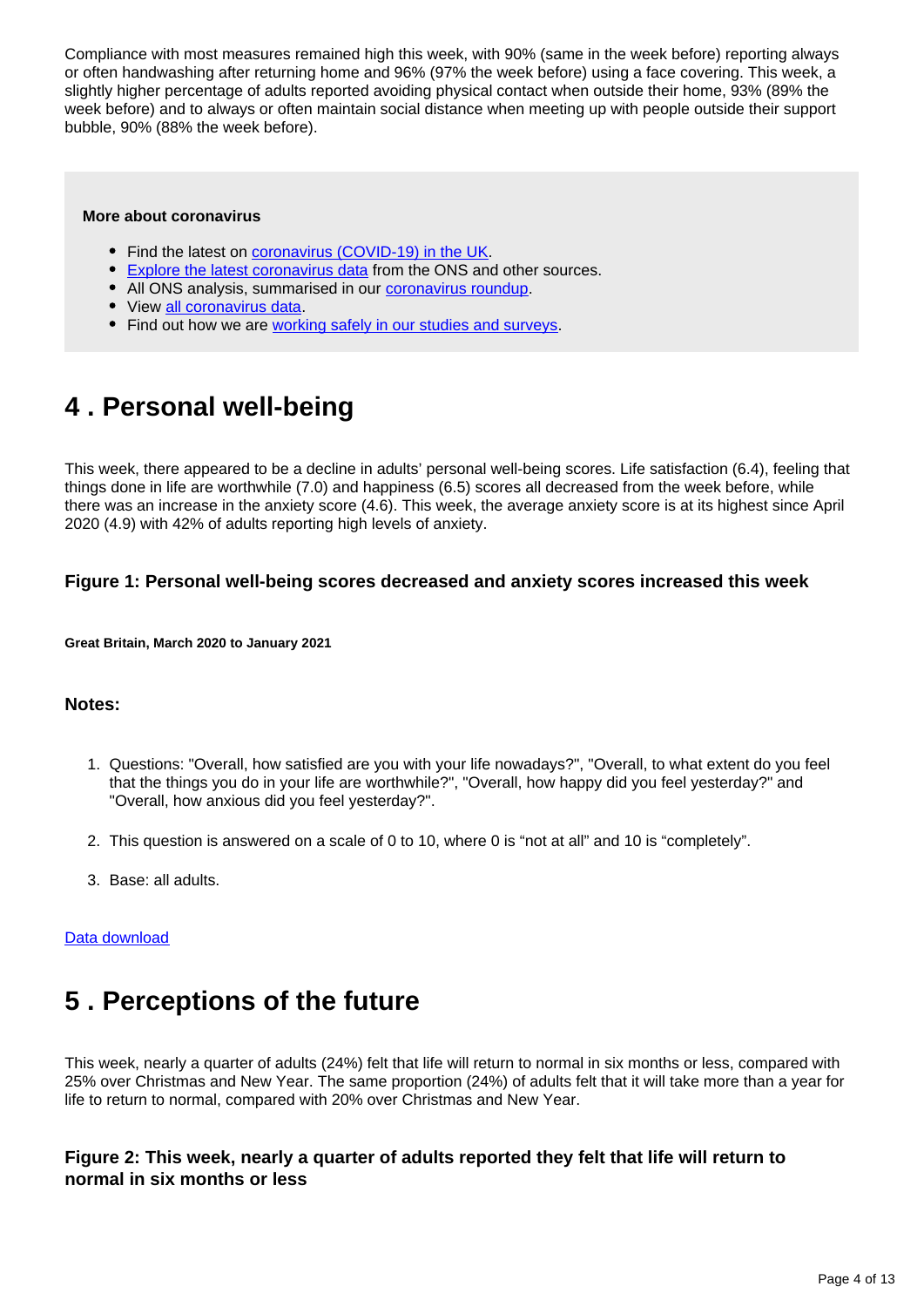#### **Notes:**

- 1. Question: "How long do you think it will be before your life returns to normal?".
- 2. Base population for percentage: all adults.
- 3. This figure only includes those who reported that life will return to normal in six months or less, or more than a year. Other reported time periods are included in the [datasets](https://www.ons.gov.uk/peoplepopulationandcommunity/healthandsocialcare/healthandwellbeing/bulletins/coronavirusandthesocialimpactsongreatbritain/15january2021/relateddata).

# <span id="page-4-0"></span>**6 . Attitudes to vaccines and mass testing**

Following the first coronavirus (COVID-19) vaccine being given in the UK on 8 December 2020, COVID-19 vaccination is now being provided in some hospitals and pharmacies, at local vaccination centres run by GPs and at larger vaccination centres and general practice (GP) surgeries to those most at risk. For links to more information please see the [Glossary.](https://www.ons.gov.uk/peoplepopulationandcommunity/healthandsocialcare/healthandwellbeing/bulletins/coronavirusandthesocialimpactsongreatbritain/15january2021#glossary)

A high proportion of adults (86%) reported they would be either very likely or fairly likely to have the COVID-19 vaccine if offered, continuing the gradual increase from previous weeks; 85% over Christmas and New Year; 82% over the period 16 to 20 December 2020.

This week, a small proportion of adults (5%) reported that they are very or fairly unlikely to have the COVID-19 vaccine if offered; a fall of 2 percentage points from the week before.

Among those who are very or fairly unlikely to have the COVID-19 vaccine if offered, the most common reason is that they are worried about the long-term effects on their health (46%), although this was lower than over Christmas and New Year (51%).

### **Attitudes to mass testing**

In selected areas, the UK and devolved governments are offering tests for the coronavirus (COVID-19) to everyone living or working in the area, whether they have symptoms or not; this is sometimes referred to "mass testing" or "community testing".

This week around 8 in 10 (80%) adults in Great Britain reported they strongly supported or tended to support mass testing for COVID-19, a similar percentage to the week before (81%).

If mass testing were available in their area, around 7 in 10 (71%) of adults said they would be very likely or fairly likely to get a test for COVID-19 even if they had no symptoms; the same percentage to the week before.

Further statistics on vaccines and mass testing can be found in Table 12 in the [accompanying datasets.](https://www.ons.gov.uk/peoplepopulationandcommunity/healthandsocialcare/healthandwellbeing/datasets/coronavirusandthesocialimpactsongreatbritaindata)

# <span id="page-4-1"></span>**7 . Behaviours going into lockdown**

On 5 January 2021, the government announced another national lockdown for [England](https://www.gov.uk/guidance/national-lockdown-stay-at-home). Similar rules applied for [Scotland](https://www.gov.scot/publications/coronavirus-covid-19-stay-at-home-guidance/) and [Wales,](https://gov.wales/covid-19-alert-levels) particularly the message to "stay at home", meaning that Great Britain was under a national lockdown at the start of the year in 2021.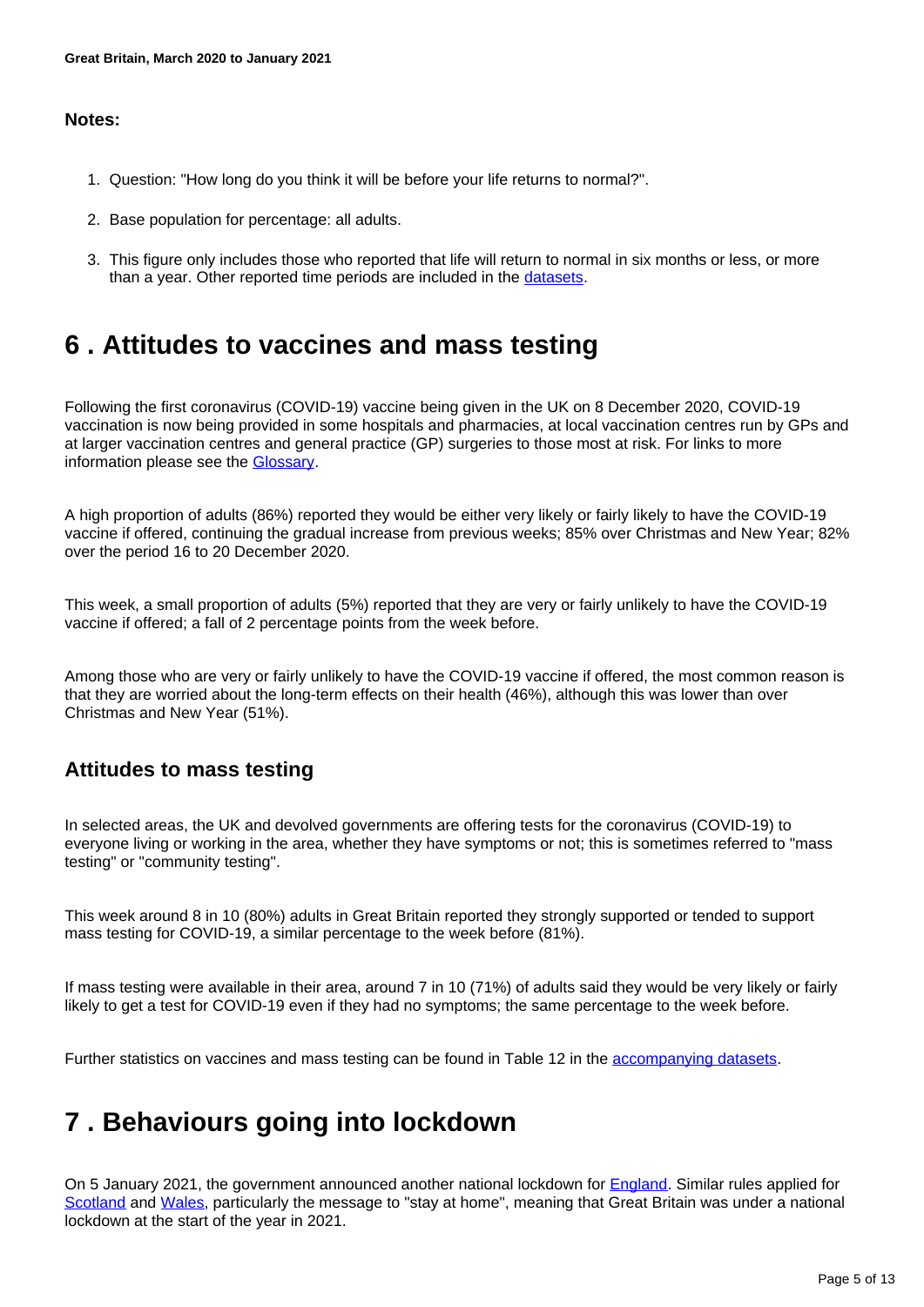Comparisons are made with the experiences of all adults before the national lockdown, specifically between 22 December and 3 January (over Christmas and New Year) when England and Scotland were under local restrictions (tiers), and Wales was under a national set of rules. The definition of tiers is included in the [Glossary](https://www.ons.gov.uk/peoplepopulationandcommunity/healthandsocialcare/healthandwellbeing/bulletins/coronavirusandthesocialimpactsongreatbritain/15january2021#glossary). Some comparisons are also made with the run up to Christmas between 16 and 20 December.

### **Support and understanding of local lockdown measures**

This week, nearly 9 in 10 (88%) adults strongly supported or tended to support the current lockdown measures where they live. This is a 10 percentage point increase from the 78% reported over Christmas and New Year and a further 13 percentage point increase from the 75% reported in the run up to Christmas.

When it comes to following the current lockdown measures where they live, a higher proportion of adults found it very easy or easy to follow the rules (77%) than over Christmas and New Year (68%) and in the run up to Christmas (66%).

The percentage of adults finding it very difficult or difficult to follow the current lockdown measures where they live was lower during lockdown this week (9%) compared with over Christmas and New Year (11%) and two weeks ago (12%). However, the most common reasons given for why it was difficult to follow the current lockdown measures were similar for all periods. These were:

- impact on well-being (78% this week; 76% over Christmas and New Year; 73% in the run up to Christmas)
- strain on relationships with family and friends (56% this week; 61% over Christmas and New Year; 59% in the run up to Christmas)
- life events being missed (59% this week; 56% over Christmas and New Year; 62% in the run up to Christmas)

## **Leaving home**

Under the current lockdown restrictions, people are required to [stay at home](https://www.gov.uk/guidance/new-national-restrictions-from-5-november#stay-at-home) except for specific purposes.

This week, 9 in 10 (90%) adults said they had left their home for any reason in the past seven days. A higher percentage of adults reported they had left their home over Christmas and New Year (93%) and in the run up to Christmas (95%). Adults in Tier 4 in England over Christmas and New Year reported the same percentage (90%) to this week's national lockdown.

Over 6 in 10 (62%) stayed at home or only left for a limited set of reasons this week; up from 41% over Christmas and New Year and up from 32% in the run up to Christmas. Please note, this question covers the last 7 days and as a result, estimates for this week may include some activities before the introduction of the latest lockdown.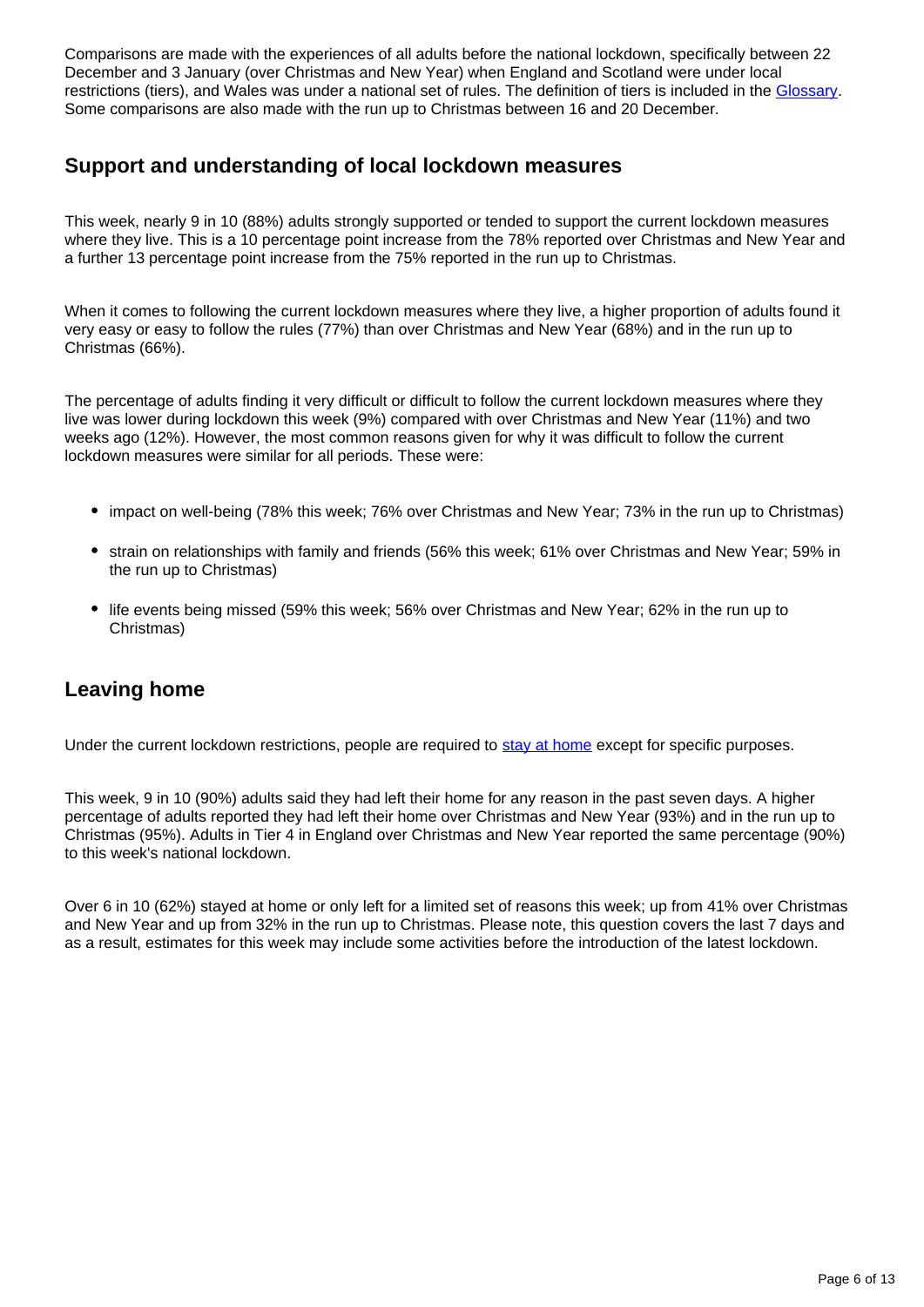#### **Figure 3: Six in ten adults said they had stayed at home, or only left home for a limited set of reasons; the highest since May 2020**

#### **Great Britain, 16 December 2020 to 10 January 2021**

# Figure 3: Six in ten adults said they had stayed at home, or only left home for a limited set of reasons; the highest since May

Great Britain, 16 December 2020 to 10 January 2021



#### **Source: Office for National Statistics – Opinions and Lifestyle Survey**

**Notes:**

- 1. Please see the Notes tab for some considerations with comparability surrounding these dates.
- 2. From 20 March to 10 May, the "stay at home" measures were defined as leaving your home for only the following reasons: "Key worker travelling to work", "Shopping for basic necessities", "Any medical need" or "Exercise once a day". Any respondent who had either not left their home or left their home in the past seven days for only these reasons was considered to have followed the "stay at home" measures. The estimates from 14 May onwards will be based on these reasons for leaving the house, but may not be directly comparable to previous weeks as "travelling to work" includes all workers.
- 3. A person is "working" if they had a paid job, either as an employee or self-employed; or they did any casual work for payment; or they did any unpaid or voluntary work in the previous week.

The most common reason to leave home in the past seven days was to go shopping for food and medicine, reported by 72% of adults. This was also the most popular reason over Christmas and New Year (77%) and in the run up to Christmas (77%). As expected over the Christmas and New Year period, a higher proportion of adults reported to have left home to shop for other things (16%) compared with those in lockdown this week (6%).

A higher proportion of adults reported to leave home for exercise, for example, a walk, run or cycle in the past seven days this week (58%) compared with over Christmas and New Year (52%) and in the run up to Christmas (48%).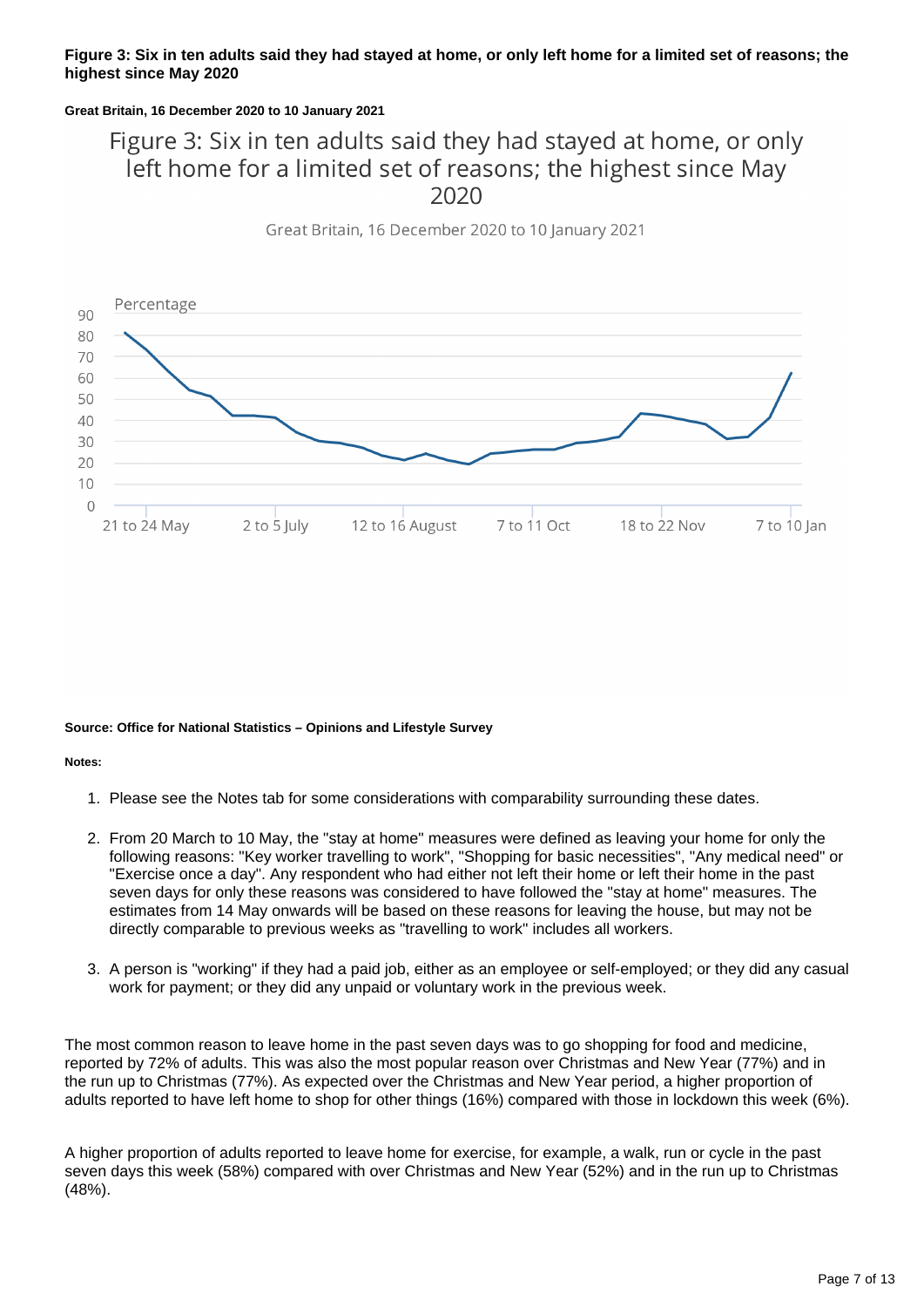Meeting up in a public place was 11 percentage points lower this week (6%) than over Christmas and New Year (17%) and 13 percentage points lower than in the run up to Christmas (19%).

Meeting up in a personal place was 10 percentage points lower this week (4%) than over Christmas and New Year (14%) and 3 percentage points lower than in the run up to Christmas (7%).

#### **Figure 4: During national lockdown this week, the proportion of adults meeting in a personal or public place fell**

#### **Great Britain, 16 December 2020 to 10 January 2021**

## Figure 4: During national lockdown this week, the proportion of adults meeting in a personal or public place fell

Great Britain, 16 December 2020 to 10 January 2021



**Source: Office for National Statistics – Opinions and Lifestyle Survey**

#### **Notes:**

- 1. Question: " In the past seven days, for what reasons have you left your home?"
- 2. Base population for percentage: all adults.
- 3. Additional response options are included in the **accompanying datasets**.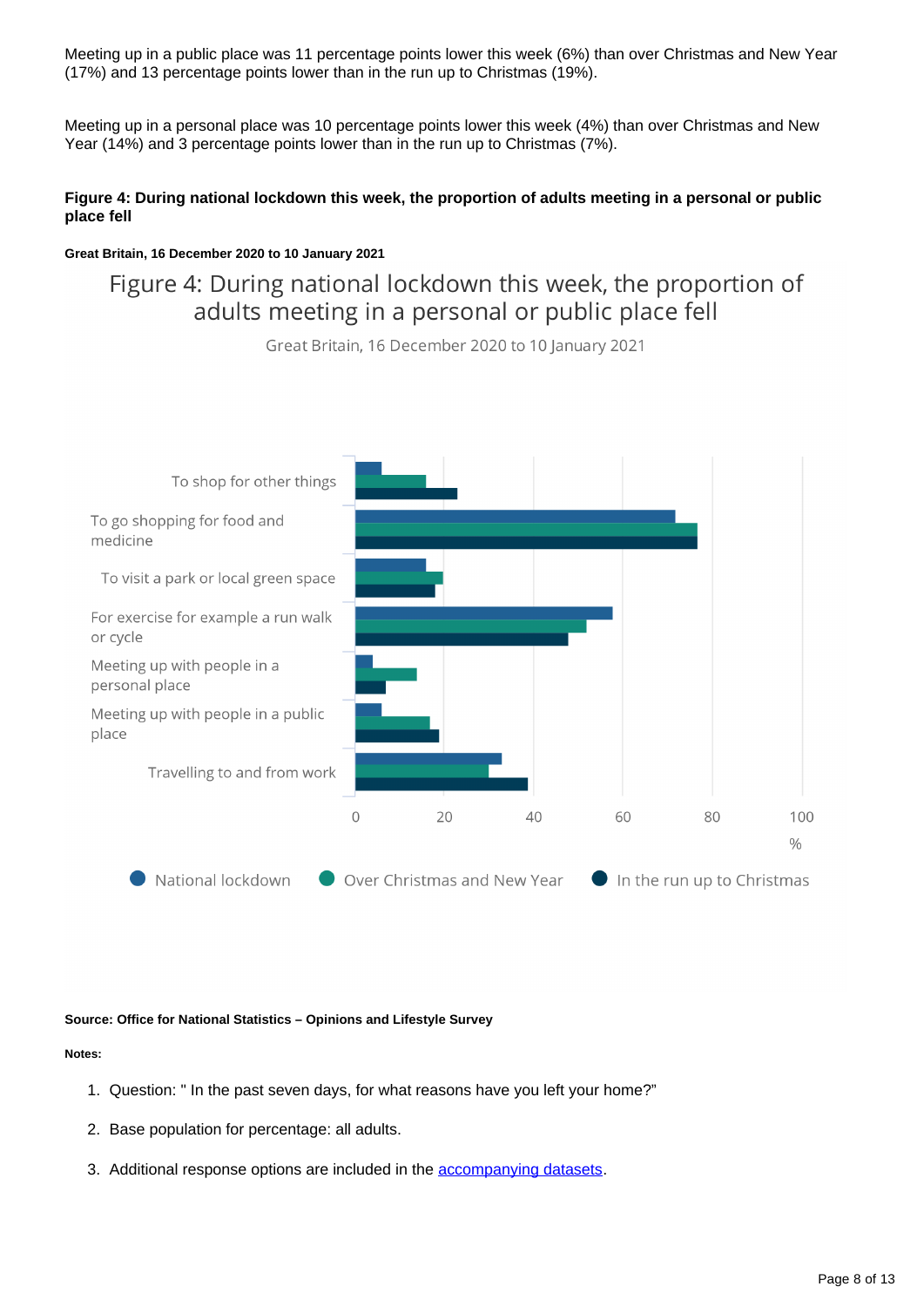### **Impact on life and well-being**

This week, nearly 8 in 10 (78%) adults reported that they were very or somewhat worried about the effect of the coronavirus (COVID-19) on their life right now. A slightly lower percentage was reported by adults over Christmas and New Year (75%) and in the run up to Christmas (72%).

Over 6 in 10 adults (63%) reported a lack of freedom and independence as the main effect on their life this week, with 64% of adults reporting this over Christmas and New Year, similar to those in higher tiers in England over this period (Tier 3: 66%, Tier 4: 66%). In the run up to Christmas, 62% reported a lack of freedom and independence as the main effect on their life.

Over half (56%) of adults reported that their well-being was being affected (for example, boredom, loneliness, anxiety and stress) by the coronavirus pandemic. This was a higher percentage to those over Christmas and New Year (53%) and for adults living in Tiers 3 (53%) and Tier 4 (54%) in England during this period. Adults reporting an effect on their well-being this week were also higher than in the run up to Christmas (51%).

### **Impact on work**

This week, 53% of working adults reported that the coronavirus (COVID-19) pandemic was affecting their work. This is an increase from 47% over Christmas and New Year, which might be expected with people taking time off work over Christmas. However, the percentage was still higher this week than in the run up to Christmas (49%).

Nearly half (48%) of working adults reported travelling to work (exclusively and in combination with working from home). This is an increase from 44% over Christmas and New Year and in the run up to Christmas, 57%. Looking at the tiers structure in England, decreasing proportions were seen in areas of higher tier restrictions over Christmas and New Year (Tier 2: 58%, Tier 3: 49% and Tier 4: 30%).

A higher percentage of working adults (43%) reported working from home because of the coronavirus pandemic in the past seven days, compared with Christmas and New Year (32%) and the run up to Christmas (39%).

It is worth noting that a proportion of working adults not travelling to work or working from home over Christmas and New Year will be because of the Christmas holiday period.

# <span id="page-8-0"></span>**8 . Social impacts on Great Britain data**

[Coronavirus and the social impacts on Great Britain](https://www.ons.gov.uk/peoplepopulationandcommunity/healthandsocialcare/healthandwellbeing/datasets/coronavirusandthesocialimpactsongreatbritaindata)

Dataset | Released 15 January 2021

Indicators from the Opinions and Lifestyle Survey (OPN) to understand the impact of the coronavirus (COVID-19) pandemic on people, households and communities in Great Britain. Includes breakdowns by atrisk age, sex and underlying health condition.

# <span id="page-8-1"></span>**9 . Glossary**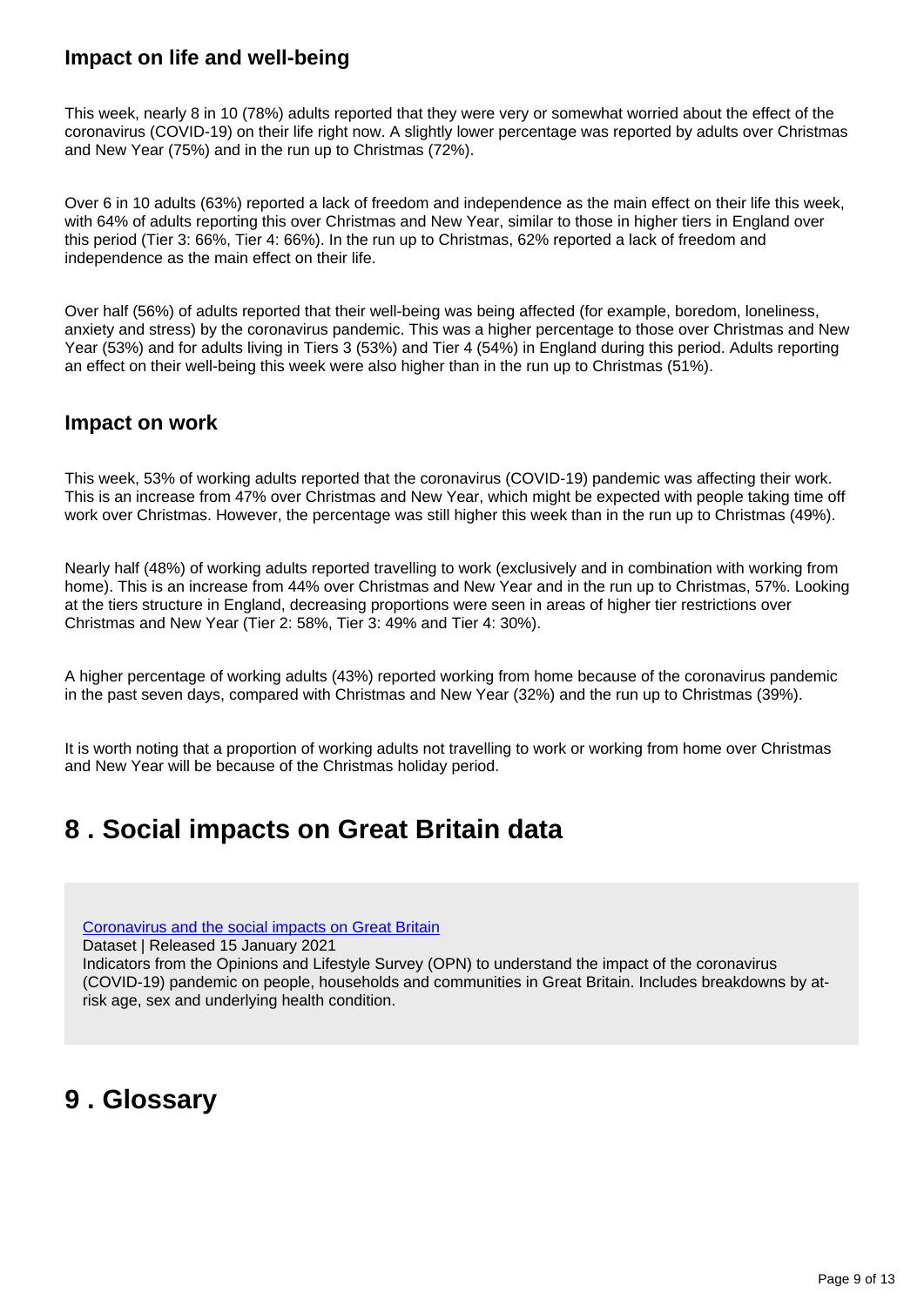### **Lockdown**

On 5 January 2021, the government announced another national lockdown for [England](https://www.gov.uk/guidance/national-lockdown-stay-at-home). Similar rules applied for [Scotland](https://www.gov.scot/publications/coronavirus-covid-19-stay-at-home-guidance/) and [Wales,](https://gov.wales/covid-19-alert-levels) particularly the message to "stay at home" meaning that adults in Great Britain were under a national lockdown at the start of the year in 2021.

### **Tiers**

The analysis on tiers is based on the local restriction tier of respondents living in England, as derived from a respondent's local authority (rather than self-reported information). The tier information refers the position for each local authority on 19, 26 and 31 December 2020, and is dependent on the date of survey completion.

The tier system in effect between 20 December 2020 and 4 January 2021 is categorised as follows:

- Tier 1 is the "medium" alert level and consists of a series of measures including not socialising in groups larger than six (indoors and outdoors), also known as the "rule of six"
- Tier 2 is the "high" alert level, for areas with a higher level of infections where some additional restrictions are in place, particularly limiting socialising with anybody outside your household or support bubble in any indoor setting; hospitality venues in this tier face further restriction -- pubs and bars must close unless operating as restaurants and can only serve alcohol with substantial meals
- Tier 3 is the "very high" alert level, for areas with a very high level of infections and where tighter restrictions are in place; these extend restrictions further around mixing with different households indoors and outdoors; hospitality venues such as pubs, bars, cafes and restaurants must close except for takeaway and delivery services
- Tier 4 is the "stay at home" alert level, for areas with the highest level of infections and where the tightest restrictions are in place; these restrictions mean you should not leave your home or garden except where you have a "reasonable excuse"

As parts of England moved into higher alert tiers in December, the numbers of adults in Tier 1 (lowest alert) were small over Christmas and New Year resulting in high variability with estimates. Therefore, where we mention the tier breakdowns, results are focused on tier breakdowns 2, 3 and 4.

### **Personal well-being**

Personal well-being measures ask people to evaluate, on a scale of 0 to 10, how satisfied they are with their life overall, whether they feel the things they do in life are worthwhile, and happiness and anxiety yesterday.

### **Vaccination for COVID-19**

Following the first COVID-19 vaccine being given in the UK on 8 December 2020, the COVID-19 vaccination is now being provided in various locations across the country. The vaccine is being offered in some hospitals and pharmacies, at local vaccination centres run by GPs and at larger vaccination centres and is being given to people aged 80 years and over, people who live or work in care homes and health and social care workers at high risk[.National Health Service \(NHS\) guidance on the COVID-19 vaccine](https://www.nhs.uk/conditions/coronavirus-covid-19/coronavirus-vaccination/coronavirus-vaccine/?priority-taxon=774cee22-d896-44c1-a611-e3109cce8eae) is available.

More information on [the number of people who have received the vaccine](https://coronavirus.data.gov.uk/details/healthcare#card-people_who_have_received_vaccinations_by_report_date_daily) is available.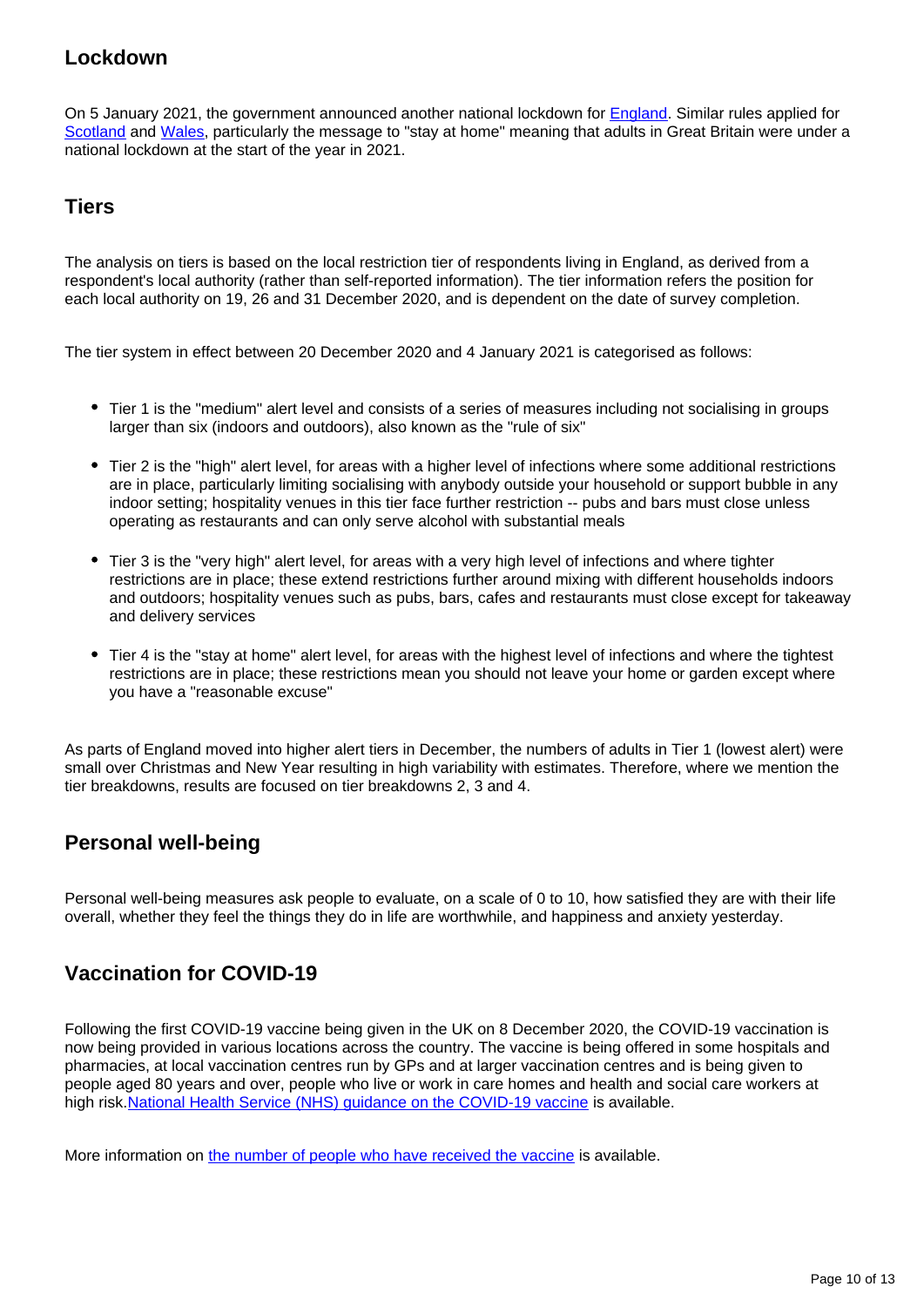## **Working adults**

For this survey, a person is said to be a "working adult" if:

- they had a paid job, either as an employee or self-employed
- they did any casual work for payment
- they did any unpaid or voluntary work in the previous week

# <span id="page-10-0"></span>**10 . Measuring the data**

The Opinions and Lifestyle Survey (OPN) is a monthly omnibus survey. In response to the coronavirus (COVID-19) pandemic, we have adapted the OPN to become a weekly survey used to collect data on the impact of the coronavirus on day-to-day life in Great Britain. In the latest wave, 6,030 individuals were sampled, with a response rate of 64% (or 3,833 individuals) for the survey conducted from 7 to 10 January 2021.

The survey results are weighted to be a nationally representative sample for Great Britain, and data are collected using an online self-completion questionnaire. Individuals who did not want to or were unable to complete the survey online had the opportunity to take part over the phone.

The sample size for the Opinions and Lifestyle (OPN) survey over Christmas and New Year is increased compared with previous weeks because of allowing for a longer data collection period over Christmas and New Year to help improve response.

Where changes in results from previous weeks or differences between groups are presented in this bulletin, associated [confidence intervals](https://www.ons.gov.uk/methodology/methodologytopicsandstatisticalconcepts/uncertaintyandhowwemeasureit#confidence-interval), which are included in the [associated datasets,](https://www.ons.gov.uk/peoplepopulationandcommunity/healthandsocialcare/healthandwellbeing/bulletins/coronavirusandthesocialimpactsongreatbritain/15january2021/relateddata) indicate their significance.

## **Sampling**

A sample of 6,030 households was randomly selected from those that had previously completed the Labour Market Survey (LMS). From each household, one adult was selected at random but with unequal probability. Younger people were given higher selection probability than other people because of under-representation in the sample available for the survey. The survey also includes a boosted sample for England, to allow more detailed analysis at a regional level, which are available in the datasets.

## **Weighting**

The responding sample in the week 7 to 10 January contained 3,833 individuals (64% response rate). Survey weights were applied to make estimates representative of the population.

Weights were first adjusted for non-response and attrition. Subsequently, the weights were calibrated to satisfy population distributions considering the following factors: sex by age, region, tenure, highest qualification and employment status. For age, sex and region, population totals based on projections of mid-year population estimates for January 2021 were used. The resulting weighted sample is therefore representative of the Great Britain adult population by a number of socio-demographic factors and geography.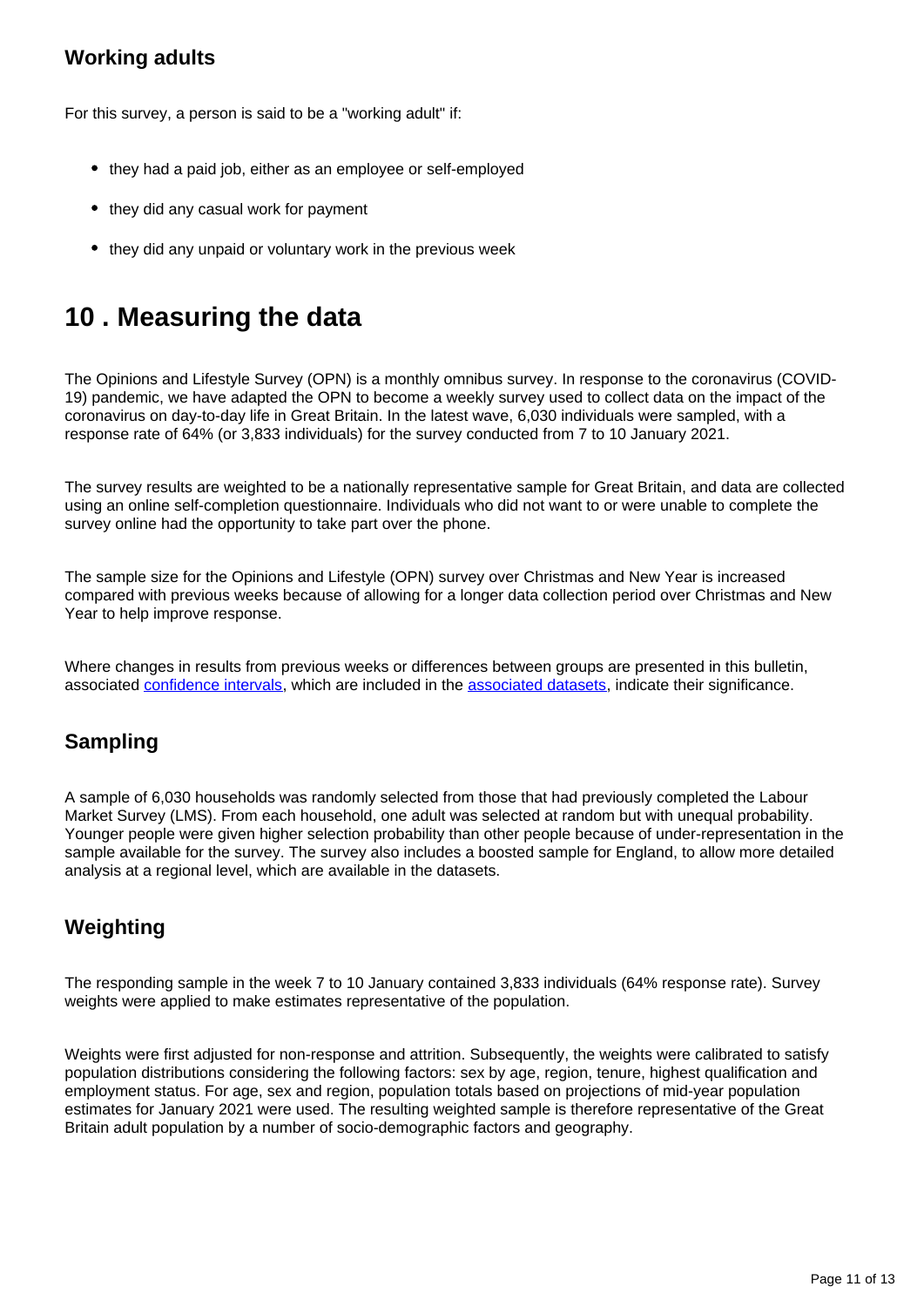# <span id="page-11-0"></span>**11 . Strengths and limitations**

The main strengths of the Opinions and Lifestyle Survey (OPN) include:

- it allows for timely production of data and statistics that can respond quickly to changing needs
- it meets data needs: the questionnaire is developed with customer consultation, and design expertise is applied in the development stages
- robust methods are adopted for the survey's sampling and weighting strategies to limit the impact of bias
- quality assurance procedures are undertaken throughout the analysis stages to minimise the risk of error

The main limitations of the OPN include:

- analysis of estimates in Wales and Scotland are based on low sample sizes, and therefore caution should be used with these estimates
- comparisons between periods and groups must be done with caution as estimates are provided from a sample survey; as such, [confidence intervals](https://www.ons.gov.uk/methodology/methodologytopicsandstatisticalconcepts/uncertaintyandhowwemeasureit#confidence-interval) are included in the datasets to present the sampling variability, which should be taken into account when assessing differences between periods, as true differences may not exist